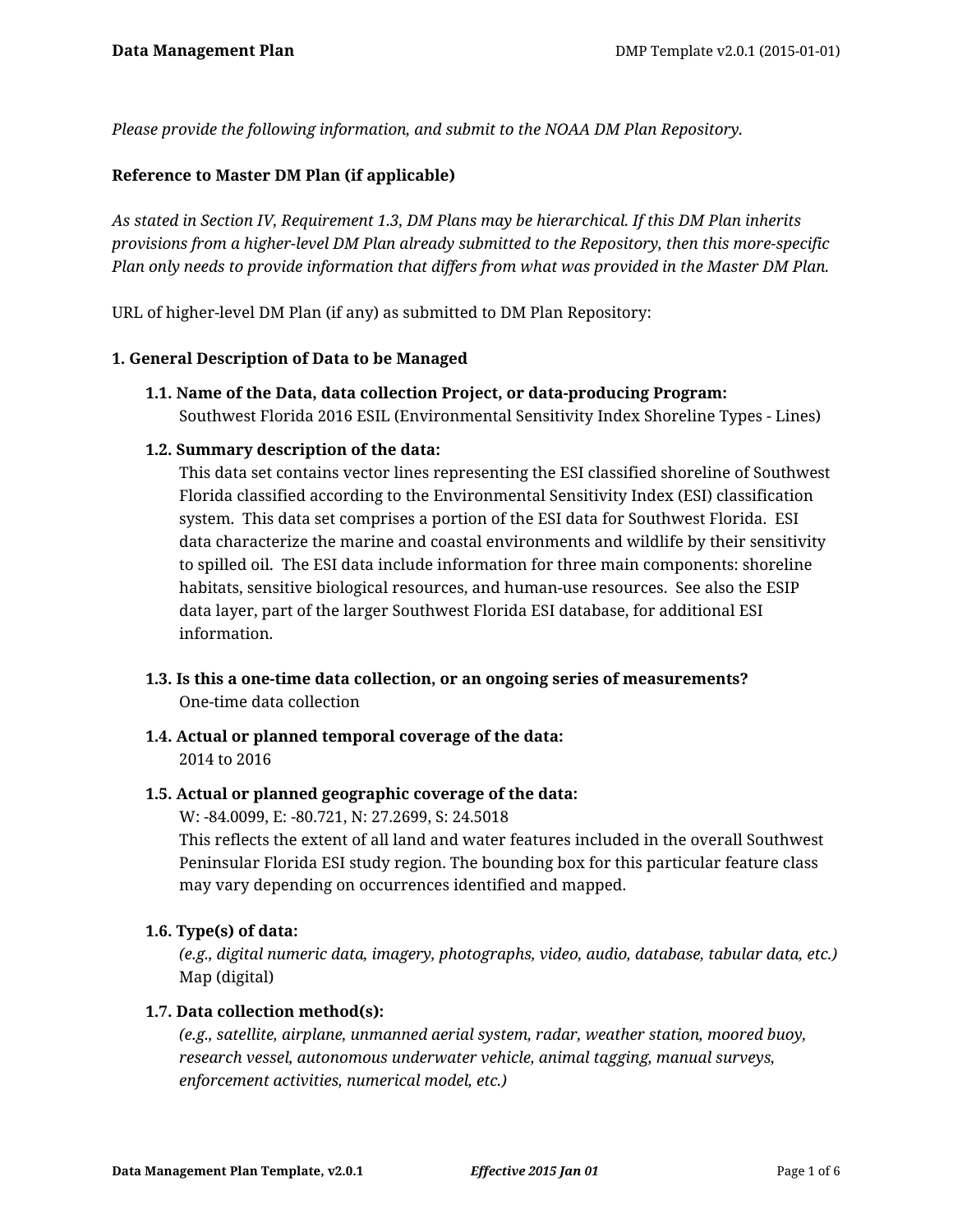**1.8. If data are from a NOAA Observing System of Record, indicate name of system:**

**1.8.1. If data are from another observing system, please specify:**

#### **2. Point of Contact for this Data Management Plan (author or maintainer)**

#### **2.1. Name:**

ESI Program Manager

- **2.2. Title:** Metadata Contact
- **2.3. Affiliation or facility:**
- **2.4. E-mail address:** orr.esi@noaa.gov
- **2.5. Phone number:**

### **3. Responsible Party for Data Management**

*Program Managers, or their designee, shall be responsible for assuring the proper management of the data produced by their Program. Please indicate the responsible party below.*

- **3.1. Name:** ESI Program Manager
- **3.2. Title:** Data Steward

#### **4. Resources**

*Programs must identify resources within their own budget for managing the data they produce.*

## **4.1. Have resources for management of these data been identified?**

# **4.2. Approximate percentage of the budget for these data devoted to data management ( specify percentage or "unknown"):**

## **5. Data Lineage and Quality**

*NOAA has issued Information Quality Guidelines for ensuring and maximizing the quality, objectivity, utility, and integrity of information which it disseminates.*

**5.1. Processing workflow of the data from collection or acquisition to making it publicly accessible**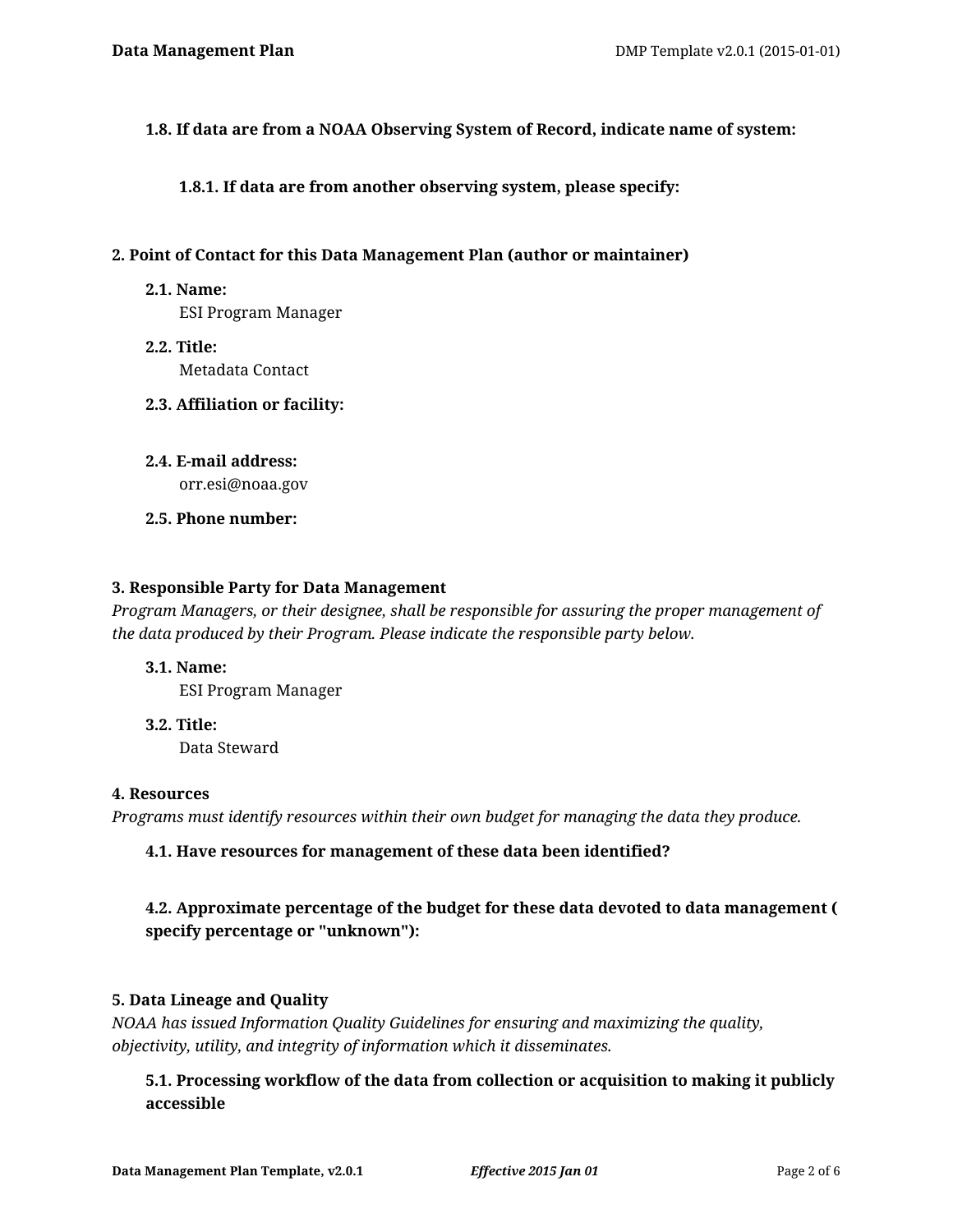#### *(describe or provide URL of description):*

#### Process Steps:

- 2017-02-01 00:00:00 - The shoreline and classifications were fully updated using the sources and methods described below. The West Peninsula Florida Vol. 2 shoreline was derived from the integration of the South Florida Water Management District (SFWMD) Land Cover and Land Use dataset (2004-2005 and 2008-2009); the Southwest Florida Water Management District (SWFWMD) Land Cover and Land Use dataset (2008-2009); the Florida Fish and Wildlife Commission shoreline dataset (1999-2009); and manual digitization at 1:4,000 from 2010-2011 BING aerial and 2010-2014 GOOGLE EARTH aerial imagery. The most recent and/or highest quality shoreline was utilized where available. The intertidal shoreline habitats were classified based on 2012 low-altitude oblique aerial photography from BING Pictometry; 2010-2011 BING aerial imagery; 2010-2014 GOOGLE EARTH aerial imagery; and imagery obtained via a geographic web server from the Marine Resource Geographic Information System and the Florida Fish and Wildlife Commission (FWC). Shoreline features of 10 meters or greater in length were classified. In addition, land use and land cover polygon datasets originally created by the South Florida Water Management District and the Southwest Florida Water Management District were modified and updated to be used in conjunction with the ESI shoreline. Where necessary, multiple types were described for each shoreline segment.

- 2017-02-01 00:00:00 - The above digital and/or hardcopy sources were compiled to create the ESIL data layer. Depending on the type of source data, three general approaches are used for compiling the data layer: 1) hardcopy maps are digitized at their source scale; 2) digital data layers are evaluated and used "as is" or integrated with the hardcopy data sources; and 3) overflight changes are digitized from the scanned and registered hardcopy field maps or aerial photography. After the initial shoreline classification, these data are edgematched and checked for logical consistency errors. Review maps are plotted at 1:24,000 scale for verification of polygonal and linear attributes. See the Lineage section for additional information on the type of source data for this data layer. The ESI, biology, and human-use data are compiled into the standard ESI digital data format. A second set of interviews with participating resource experts are conducted to review the compiled data. If necessary, edits to the ESIL data layer are made based on the recommendations of the resource experts, and final hardcopy maps and digital data are created.

# **5.1.1. If data at different stages of the workflow, or products derived from these data, are subject to a separate data management plan, provide reference to other plan:**

**5.2. Quality control procedures employed (describe or provide URL of description):**

#### **6. Data Documentation**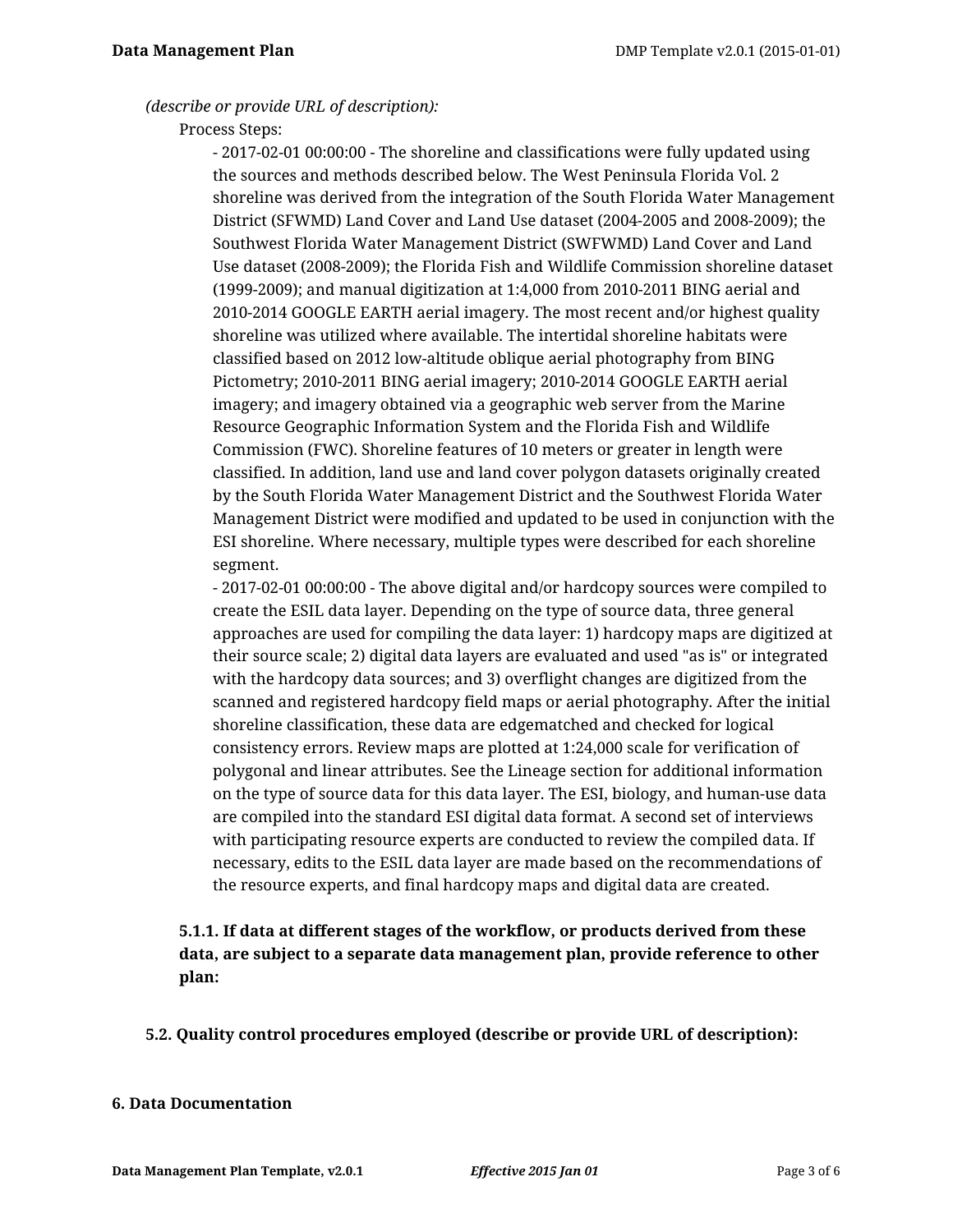*The EDMC Data Documentation Procedural Directive requires that NOAA data be well documented, specifies the use of ISO 19115 and related standards for documentation of new data, and provides links to resources and tools for metadata creation and validation.*

## **6.1. Does metadata comply with EDMC Data Documentation directive?** No

# **6.1.1. If metadata are non-existent or non-compliant, please explain:**

Missing/invalid information:

- 1.7. Data collection method(s)
- 4.1. Have resources for management of these data been identified?
- 4.2. Approximate percentage of the budget for these data devoted to data management
- 5.2. Quality control procedures employed
- 7.1. Do these data comply with the Data Access directive?
- 7.1.1. If data are not available or has limitations, has a Waiver been filed?
- 7.1.2. If there are limitations to data access, describe how data are protected
- 7.4. Approximate delay between data collection and dissemination
- 8.1. Actual or planned long-term data archive location

- 8.3. Approximate delay between data collection and submission to an archive facility

- 8.4. How will the data be protected from accidental or malicious modification or deletion prior to receipt by the archive?

## **6.2. Name of organization or facility providing metadata hosting:**

NMFS Office of Science and Technology

## **6.2.1. If service is needed for metadata hosting, please indicate:**

## **6.3. URL of metadata folder or data catalog, if known:**

https://www.fisheries.noaa.gov/inport/item/46970

## **6.4. Process for producing and maintaining metadata**

*(describe or provide URL of description):*

Metadata produced and maintained in accordance with the NOAA Data Documentation Procedural Directive: https://nosc.noaa.gov/EDMC/DAARWG/docs/EDMC\_PD-Data Documentation v1.pdf

## **7. Data Access**

*NAO 212-15 states that access to environmental data may only be restricted when distribution is explicitly limited by law, regulation, policy (such as those applicable to personally identifiable information or protected critical infrastructure information or proprietary trade information) or by security requirements. The EDMC Data Access Procedural Directive contains specific guidance, recommends the use of open-standard, interoperable, non-proprietary web services, provides information about resources and tools to enable data access, and includes a Waiver to be submitted to justify any approach other than full, unrestricted public access.*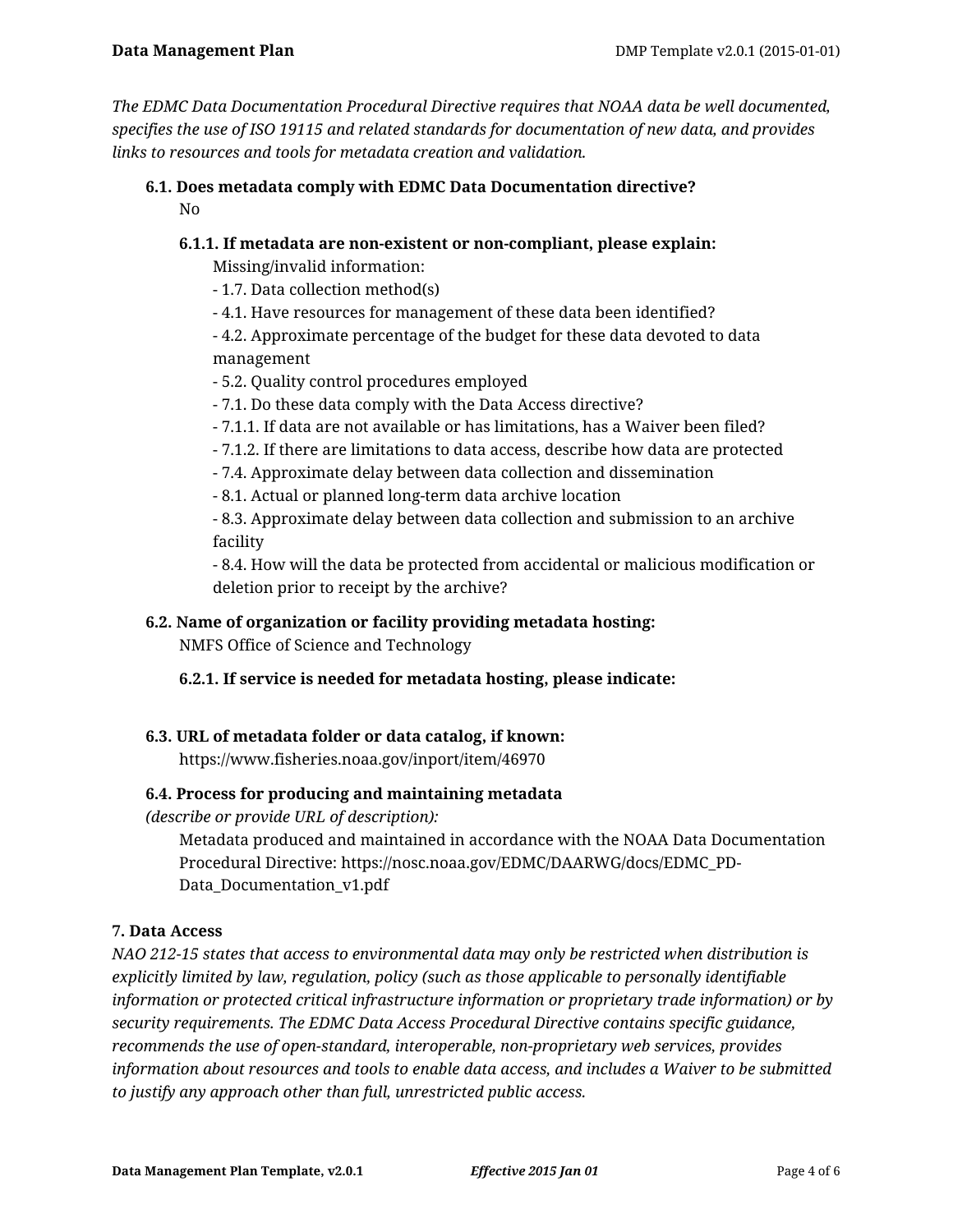**7.1. Do these data comply with the Data Access directive?**

**7.1.1. If the data are not to be made available to the public at all, or with limitations, has a Waiver (Appendix A of Data Access directive) been filed?**

**7.1.2. If there are limitations to public data access, describe how data are protected from unauthorized access or disclosure:**

- **7.2. Name of organization of facility providing data access:** Office of Response and Restoration (ORR)
	- **7.2.1. If data hosting service is needed, please indicate:**
	- **7.2.2. URL of data access service, if known:** https://response.restoration.noaa.gov/esi\_download
- **7.3. Data access methods or services offered:**

Data can be accessed by downloading the zipped ArcGIS geodatabase from the Download URL (see Distribution Information). Questions can be directed to the ESI Program Manager (Point Of Contact).

**7.4. Approximate delay between data collection and dissemination:**

**7.4.1. If delay is longer than latency of automated processing, indicate under what authority data access is delayed:**

#### **8. Data Preservation and Protection**

*The NOAA Procedure for Scientific Records Appraisal and Archive Approval describes how to identify, appraise and decide what scientific records are to be preserved in a NOAA archive.*

#### **8.1. Actual or planned long-term data archive location:**

*(Specify NCEI-MD, NCEI-CO, NCEI-NC, NCEI-MS, World Data Center (WDC) facility, Other, To Be Determined, Unable to Archive, or No Archiving Intended)*

## **8.1.1. If World Data Center or Other, specify:**

## **8.1.2. If To Be Determined, Unable to Archive or No Archiving Intended, explain:**

**8.2. Data storage facility prior to being sent to an archive facility (if any):** Office of Response and Restoration - Seattle, WA